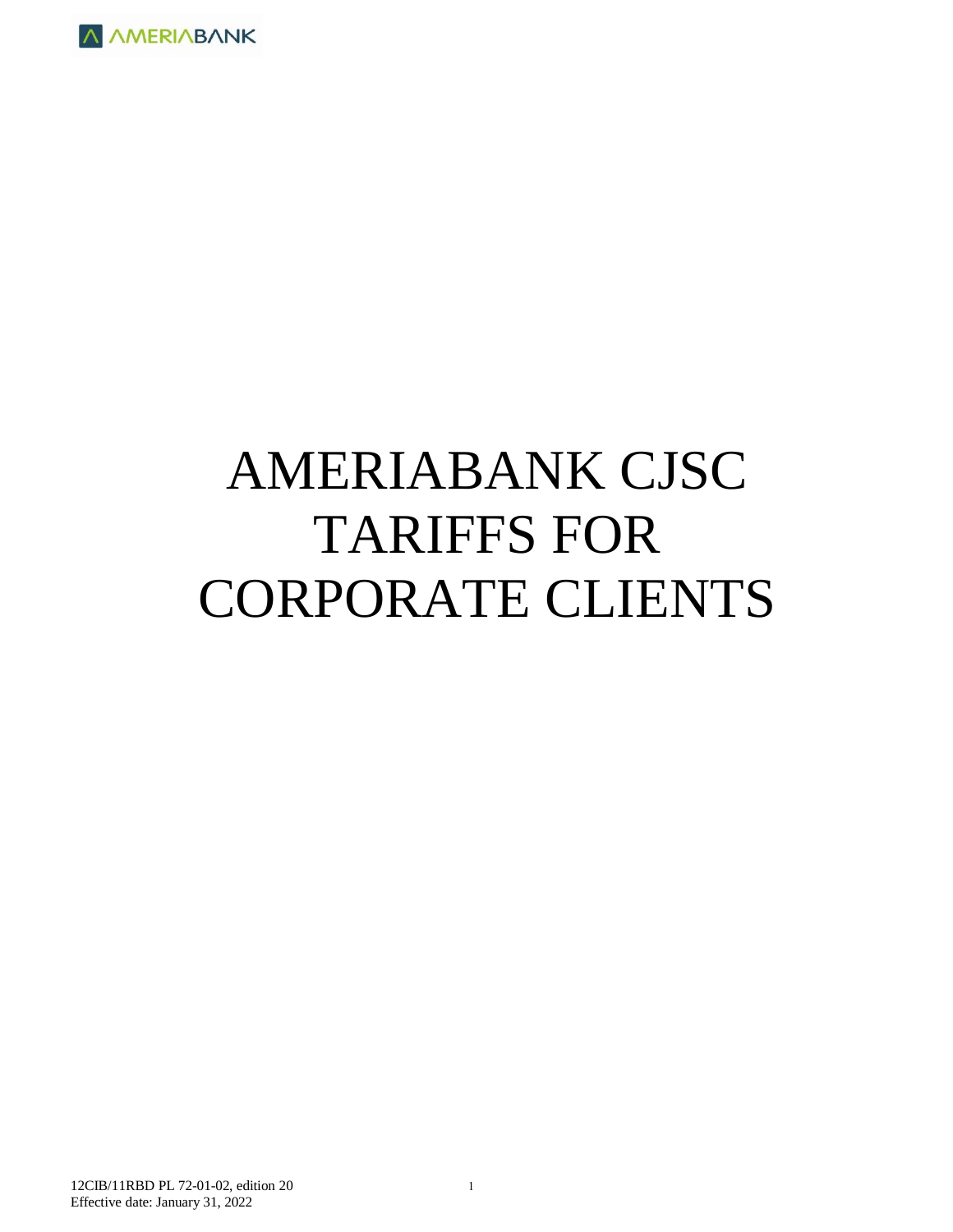

#### **1. GENERAL PROVISIONS**

- 1. Commissions are payable in AMD, except fees for non-resident legal entities which can be paid in foreign currency as well.
- 2. Commissions expressed as percentage of foreign currency amounts are payable in AMD at the non-cash buy rate of the Bank prevailing on that day.
- 3. If the funds on AMD account are not sufficient, the Bank shall be entitled to charge the whole or part of fee to foreign currency accounts at the buy rate of the Bank prevailing on that day.
- 4. Tariffs for legal entities are also applicable for private entrepreneurs registered in accordance with Armenian legislation.
- 5. All postal and telecommunication expenses, as well as third bank costs are charged additionally.
- 6. The Bank can review or change the tariffs from time to time, in each case communicating the changes to clients via website or within the Bank premises. Changes become effective on the date defined by the Bank, but not earlier than the date of giving notice to clients.
- 7. Based on long-term cooperation between the Bank and the client, volume of transactions and other sound reasons, the Bank may apply tariffs and rates different from those defined herein. All such tariffs will be regulated by additional documents and/or agreements.
- 8. All commissions subject to VAT include VAT.
- 9. Partner organizations using POS-terminals of the Bank pay fees envisaged for clients of the Bank.
- 10. In case of termination of services fees paid before termination are not refundable.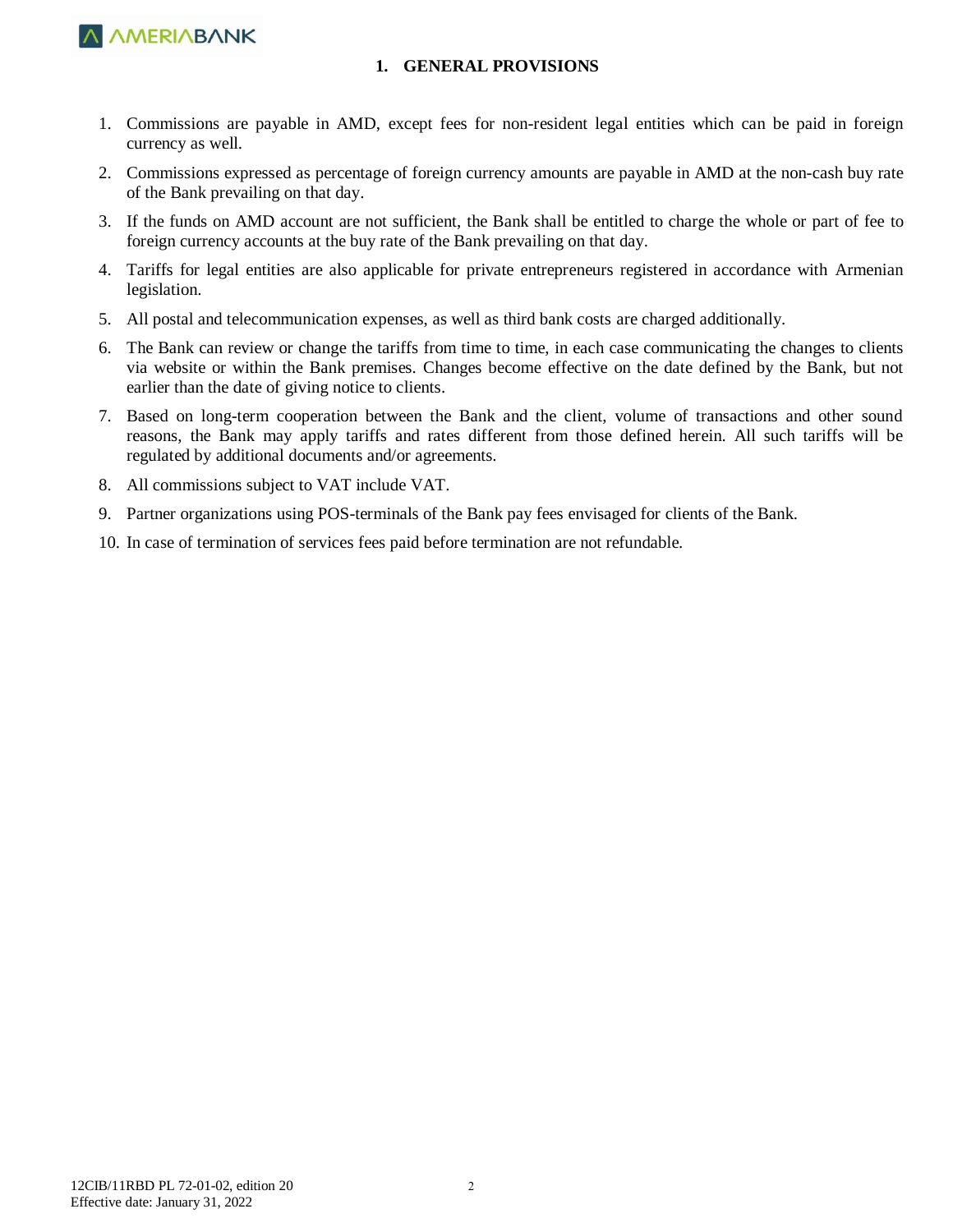#### **2. BANK ACCOUNT OPENING AND MANAGEMENT**

|                                                                                                                                                                                                                                                                                                                                                                                               | Fee                                                                                                          |
|-----------------------------------------------------------------------------------------------------------------------------------------------------------------------------------------------------------------------------------------------------------------------------------------------------------------------------------------------------------------------------------------------|--------------------------------------------------------------------------------------------------------------|
| 1. Account opening + service package (package includes one account<br>in AMD and/or accounts in foreign currencies, Internet Bank/Mobile<br>Bank – free of charge; one VISA Business or MasterCard Business<br>$card$ – without annual service fee for the first year <sup>1</sup> )                                                                                                          | AMD 40,000                                                                                                   |
| 2. Remote account opening through the ecosystem for legal entities and<br>individual entrepreneurs + service package <sup>1</sup> . The package includes:<br>• Account(s) in AMD, USD, EUR or RUR (one account per<br>currency)<br>• Internet Bank/Mobile Banking with Ameria Token app code,<br>• Up to three payment cards (VISA Business, MasterCard Business<br>and/or ArCa Customs Card) | Free                                                                                                         |
| 3. Account (AMD and/or other currency) opening, including metal<br>accouns in gold $(999.9)^2$                                                                                                                                                                                                                                                                                                | Free                                                                                                         |
| 4. Minimum account balance                                                                                                                                                                                                                                                                                                                                                                    | N/A                                                                                                          |
| 5. Account management <sup>3</sup>                                                                                                                                                                                                                                                                                                                                                            |                                                                                                              |
| 5.1. For resident legal entities                                                                                                                                                                                                                                                                                                                                                              |                                                                                                              |
| 5.1.1. At least AMD 300,000 cash flows on bank accounts or<br>above AMD 100,000 average daily balance on the accounts<br>during calendar half-year                                                                                                                                                                                                                                            | Free                                                                                                         |
| 5.1.2. Less than AMD 300,000 cash flows on bank accounts or less<br>than AMD 100,000 average daily balance on the accounts<br>during calendar half-year                                                                                                                                                                                                                                       | AMD 10,000 per calendar half-year                                                                            |
| 5.2. For non-resident legal entities <sup>4</sup>                                                                                                                                                                                                                                                                                                                                             | AMD 25,000 monthly                                                                                           |
| 5.3. Account closing upon request of client                                                                                                                                                                                                                                                                                                                                                   |                                                                                                              |
| 5.3.1.<br>During the first year after account opening date (if more than<br>one accounts are closed at a time, one account closing fee is<br>charged)                                                                                                                                                                                                                                         | AMD 10,000                                                                                                   |
| 5.3.2.<br>A year or more after account opening date                                                                                                                                                                                                                                                                                                                                           | Free                                                                                                         |
| 6. Distance banking <sup>5</sup>                                                                                                                                                                                                                                                                                                                                                              |                                                                                                              |
| 6.1. Via Bank-Client                                                                                                                                                                                                                                                                                                                                                                          | AMD 10,000 monthly<br>(chargeable on a quarterly basis, during the<br>first week following calendar quarter) |
| 6.2. Internet/Mobile Banking                                                                                                                                                                                                                                                                                                                                                                  |                                                                                                              |
| 6.2.1.<br>Viewing account statements and operations                                                                                                                                                                                                                                                                                                                                           | Free                                                                                                         |
| Up to 2 users<br>6.2.2.                                                                                                                                                                                                                                                                                                                                                                       |                                                                                                              |

<sup>&</sup>lt;sup>1</sup> Package available only for legal entities resident in Armenia. In case of refusal to use one or several services, the price does not change. If the client refuses from certain services but applies for them later, such services will be chargeable pursuant to their respective tariffs. The package is applicable also to existing clients.

<sup>2</sup> To perform banking transactions, it is required to open an AMD account.

<sup>4</sup> The Bank may charge a different fee on contractual bases.

<sup>5</sup> The Bank defines currency exchange rates every business day, the rates remaining effective during open hours of the Bank. The Bank is entitled to reject exchange applications received via distance banking systems out of business hours (before 09.30 a.m. and after 5:00 p.m.) and on nonbusiness days (including Saturdays).

<sup>&</sup>lt;sup>3</sup> Turnover on any bank account of client (including card accounts) applies to all other accounts of that client (this provision is applicable only for the purposes of charging commissions). Commissions are charged within two weeks following each calendar half-year.

Where there is no activity on accounts during the most recent 12 months, the account is restricted for debiting (this is done within two weeks following each calendar quarter for accounts qualifying for restriction at that time) and an account data update is required.

Where there is no activity on all accounts during the most recent 12 months and account balances are zero, accounts are closed (this is done within two weeks following each calendar half-year for accounts qualifying for closing at that time). This does not apply to the accounts that are required in the scope of other services provided to the client by the Bank.

Account maintenance fee shall not be charged (i) from the clients having only brokerage accounts and/or (ii) if a bank account has been opened and is maintained for provision of the safe deposit box service.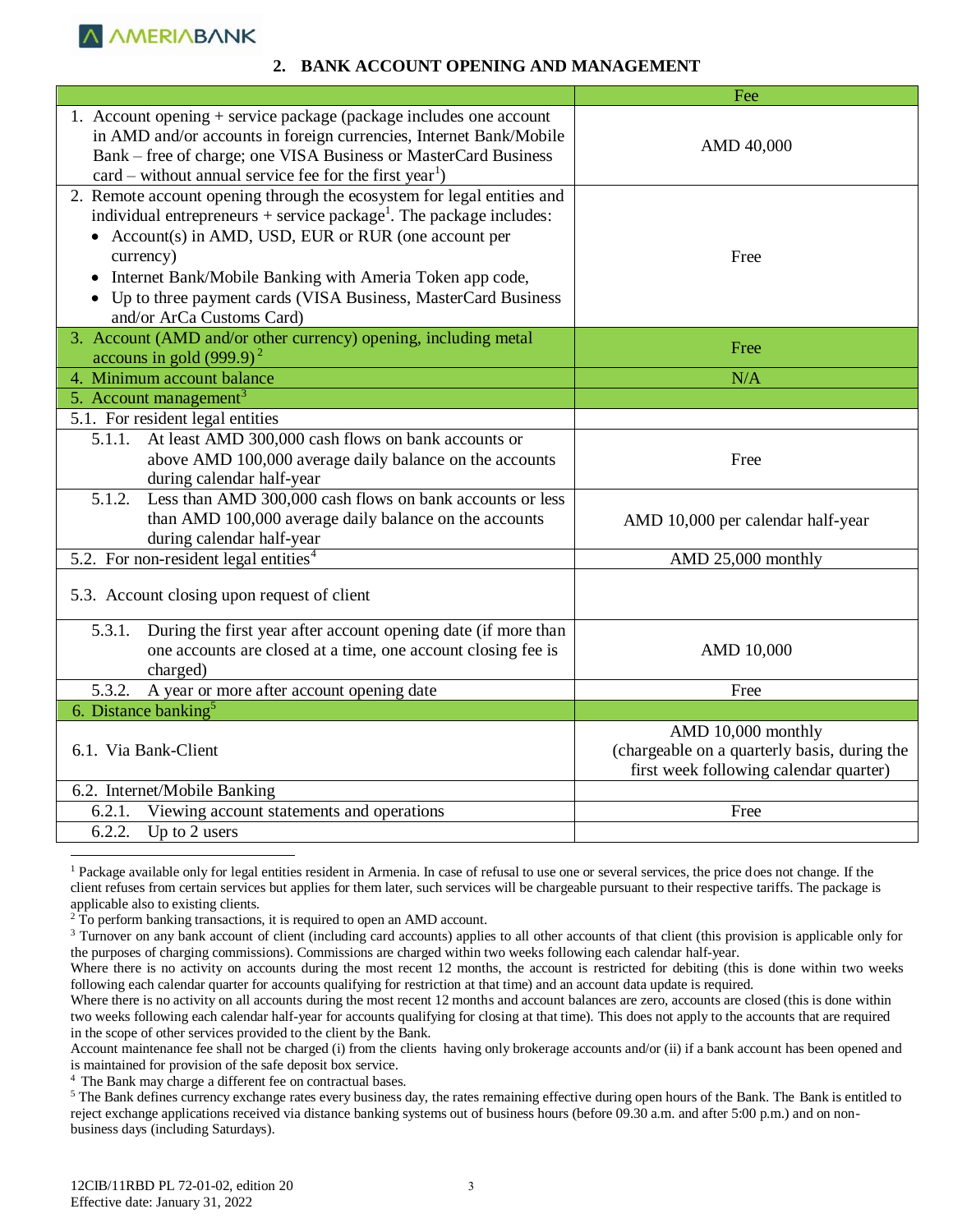| 6.2.2.1. Any two tokens generating one-time password to authorize<br>transactions or two Ameria Token codes <sup>6</sup>                                   | AMD 10,000 annually or AMD 1,000 monthly,<br>VAT included                                                                                                                                      |  |  |  |
|------------------------------------------------------------------------------------------------------------------------------------------------------------|------------------------------------------------------------------------------------------------------------------------------------------------------------------------------------------------|--|--|--|
| For additional users $(3rd$ and more) <b>Error! Bookmark not</b><br>6.2.3.<br>defined.                                                                     | AMD 1,000 monthly (including one token<br>generating one-time password to log into<br>system and authorize transactions, or one code<br>for Ameria Token app, whichever the client<br>chooses) |  |  |  |
| Provision or replacement of token (in case of loss or<br>6.2.4.<br>damage)                                                                                 | AMD 3,000, VAT included                                                                                                                                                                        |  |  |  |
| 6.2.5.<br>Recovery of Internet/Mobile Banking password at the Bank<br>branch premises                                                                      | AMD 1,000, VAT included                                                                                                                                                                        |  |  |  |
| 7. Provision of statements, information and copies of documents                                                                                            |                                                                                                                                                                                                |  |  |  |
| 7.1. Provision of up to 1 year-old account statements, copies of<br>account statements or other documents kept in electronic form                          | Free                                                                                                                                                                                           |  |  |  |
| Provision of more than 1 year-old account statements or copies of<br>7.2.<br>account statements or provision of other documents kept in<br>electronic form | AMD 5,000 per annual statement per account<br>and each electronically stored document, VAT<br>included                                                                                         |  |  |  |
| Provision of more than 1 year-old account statement or other<br>7.3.<br>electronic document, by emailing to the customer without a<br>stamp $8$            | AMD 3,000, per annual statement per account<br>and each electronically stored document, VAT<br>included                                                                                        |  |  |  |
| 7.4. Provision of SWIFT MT940 statements                                                                                                                   | AMD 1,000 per document, VAT included                                                                                                                                                           |  |  |  |
| Provision of references<br>7.5.                                                                                                                            |                                                                                                                                                                                                |  |  |  |
| To holders of 3 and more months old accounts<br>7.5.1.                                                                                                     | AMD 3,000, VAT included                                                                                                                                                                        |  |  |  |
| To holders of less than 3 months old accounts<br>7.5.2.                                                                                                    | AMD 5,000, VAT included                                                                                                                                                                        |  |  |  |
| 7.5.3.<br>If ordered via Internet/Mobile Banking <sup>7</sup>                                                                                              | AMD 1,000, VAT included                                                                                                                                                                        |  |  |  |
| 7.6. Reference-guarantees                                                                                                                                  | AMD 10,000, VAT included                                                                                                                                                                       |  |  |  |
| 7.7. Response to auditor inquiries                                                                                                                         | AMD 10,000, VAT included                                                                                                                                                                       |  |  |  |
| 7.8. Account statement delivery                                                                                                                            |                                                                                                                                                                                                |  |  |  |
| 7.8.1. Via electronic means                                                                                                                                | Free                                                                                                                                                                                           |  |  |  |
| 7.8.2. By post – within Armenia <sup>8</sup>                                                                                                               | AMD 1,000 monthly, VAT included                                                                                                                                                                |  |  |  |
| 7.8.3. By post – outside $\overline{Armenia}^9$                                                                                                            | As per postal service bills                                                                                                                                                                    |  |  |  |
| 7.9. Provision of information on account turnover by phone                                                                                                 | AMD 10,000 annually, VAT included                                                                                                                                                              |  |  |  |
| Operational SMS notification<br>7.10.                                                                                                                      |                                                                                                                                                                                                |  |  |  |
| 7.10.1.<br>Account balance reporting (daily)                                                                                                               | AMD 3,000 annually, VAT included                                                                                                                                                               |  |  |  |
| 7.10.2.<br>Account balance reporting (at least once a week)                                                                                                | AMD 1,000 annually, VAT included                                                                                                                                                               |  |  |  |
| 7.10.3.<br>Brief statement on latest transactions                                                                                                          | AMD 3,000 annually, VAT included                                                                                                                                                               |  |  |  |
| 7.11.Informational SMS notification                                                                                                                        |                                                                                                                                                                                                |  |  |  |
| Every change of the Bank's exchange rates<br>7.11.1.                                                                                                       |                                                                                                                                                                                                |  |  |  |
| 7.11.1.1.<br>Cash<br>Non-cash<br>7.11.1.2.                                                                                                                 | AMD 10,000 annually, VAT included                                                                                                                                                              |  |  |  |
| 7.11.2.<br>Average CBA exchange rates (daily)                                                                                                              | AMD 3,000 annually, VAT included                                                                                                                                                               |  |  |  |

<sup>&</sup>lt;sup>6</sup> The first fee is charged upfront at the time of the provision of the service (token, app). All subsequent fees are charged monthly on the respective date of each month (the same day in the month when the first fee was charged). Furthermore, if such date is missing in any month, the fee will be charged on the last day of such month.

For clients having used the service before September 1, 2019 (inclusive) the described charging process will apply starting from September 1, 2019, and all the subsequent fees will be charged on the 1<sup>st</sup> day of each month accordingly.

<sup>7</sup> Requests should be submitted at least one banking day in advance.

<sup>&</sup>lt;sup>8</sup> The fee is charged for the month when the statement was received, until the last business day of the month following such month.

<sup>&</sup>lt;sup>9</sup> Delivery arranged by regular mail.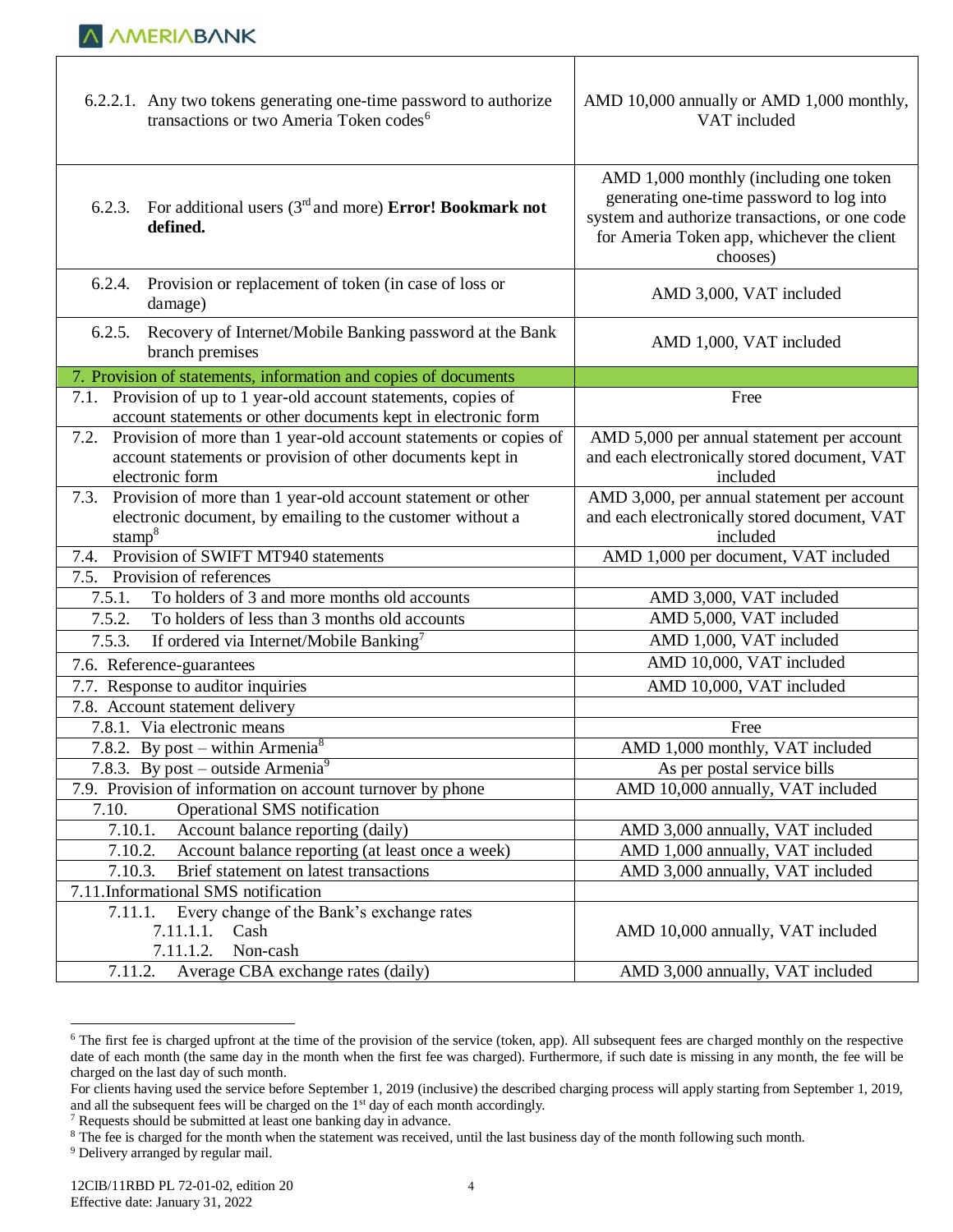### **3. CASH TRANSACTIONS**

|                                                                                   | Fee                                            |
|-----------------------------------------------------------------------------------|------------------------------------------------|
| Cash deposit into account <sup>10</sup>                                           |                                                |
| $1.1.$ AMD                                                                        |                                                |
| 1.1.1. To accounts of payment and settlement organizations                        | 0.3%, min AMD 5,000                            |
| 1.1.2. To other customers                                                         | Free                                           |
| 1.2. USD, $EUR^{11}$                                                              | Free                                           |
| 1.3. RUB, GBP, CHF and other foreign currencies <sup>12</sup>                     | As per rates effective at each particular time |
| Cash withdrawal <sup>13</sup><br>2.                                               |                                                |
| 2.1. Out of funds deposited into client's account in cash                         | Free                                           |
| 2.2. Out of funds deposited into client's account via wire transfer <sup>14</sup> |                                                |
| $2.2.1.$ AMD                                                                      | 0.2%, min AMD 1,000                            |
| 2.2.2. RUB                                                                        | 0.3%, min AMD 1,000                            |

 $\overline{a}$ <sup>10</sup> In case of 10 or more cash deposit transactions at a time legal entities pay a fee of AMD 50 per transaction. Where the cash deposit order is submitted in electronic form via group payment, AMD 20 is charged for each transaction.

<sup>13</sup> Cash is provided as follows below:

| Cash withdrawal without filing an<br>application in advance |                                                                                                                                         | Cash withdrawal based on the application filed in advance                                                                               |                                                                                              |                                                                                                |  |  |
|-------------------------------------------------------------|-----------------------------------------------------------------------------------------------------------------------------------------|-----------------------------------------------------------------------------------------------------------------------------------------|----------------------------------------------------------------------------------------------|------------------------------------------------------------------------------------------------|--|--|
| <b>Office</b>                                               | <b>Amount requested</b><br>(to be provided during the same<br>operational day when the application<br>was filed)                        | <b>Amount requested</b>                                                                                                                 | <b>Timing for provision</b><br>of cash if the<br>application was filed<br>before $1:00$ p.m. | <b>Timing for</b><br>provision of cash<br>if the application<br>was filed after<br>$1:00$ p.m. |  |  |
| Kamar Branch/<br><b>Head Office</b>                         | Up to AMD 30 million,<br>USD 100,000, EUR 30,000<br>or AMD 1 million equivalent in<br>another currency (in case of other<br>currencies) | Over AMD 30 million,<br>USD 100,000, EUR 30,000, or<br>AMD 1 million equivalent in<br>another currency (in case of<br>other currencies) | Up to 1 operational<br>day                                                                   | Up to $2$<br>operational days                                                                  |  |  |
| Yerevan-based branches<br>(other than Kamar<br>Branch)      | Up to AMD 20 million, USD 25,000,<br>EUR 15,000<br>or AMD 1 million equivalent in<br>another currency (in case of other<br>currencies)  | Over AMD 20 million, USD<br>25,000, EUR 15,000<br>or AMD 1 million equivalent in<br>another currency (in case of<br>other currencies)   | Up to 1 operational<br>day                                                                   | Up to $2$<br>operational days                                                                  |  |  |
| Branches outside Yerevan                                    | Up to AMD 10 million,<br>USD 20,000, EUR 10,000<br>or AMD 1 million equivalent in<br>another currency (in case of other<br>currencies)  | Over AMD 10 million,<br>USD 20,000, EUR 10,000<br>or AMD 1 million equivalent in<br>another currency (in case of<br>other currencies)   | Up to 5 operational days                                                                     |                                                                                                |  |  |

If after cash withdrawal the client closes his all accounts with the Bank, and the total account balance is less than the required minimum cash withdrawal fee, no cash withdrawal fee shall be charged.

<sup>14</sup> No commission for cash withdrawal under the following products/services:

- Amounts generated from deposits with a term of 91 days and more (except for deposit agreements terminated before the due date at the depositor's initiative)
- $\checkmark$  Amounts withdrawn from the deposits with partial withdrawal option, if such amounts are within the limit envisaged under the deposit terms
- Amounts of bonds if bonds are held until maturity date
- $\checkmark$  Interest paid on the deposits, savings accounts and bond coupons

This commission is also applicable to amounts of loans provided by the Bank, unless otherwise envisaged by the terms of the given loan facility. No commission for debits from special account showing transactions through POS-terminal installed by the Bank.

<sup>&</sup>lt;sup>11</sup> 1% fee shall be applied for depositing EUR 500 notes into the account. EUR 500 notes are accepted only in Kamar Branch and the head office.  $12$  Depositing cash in order to make a time deposit is free of charge. If the deposit is terminated early within the first 30 days after it is made, a repayment fee is charged at the rate applicable to cash deposits as of that date.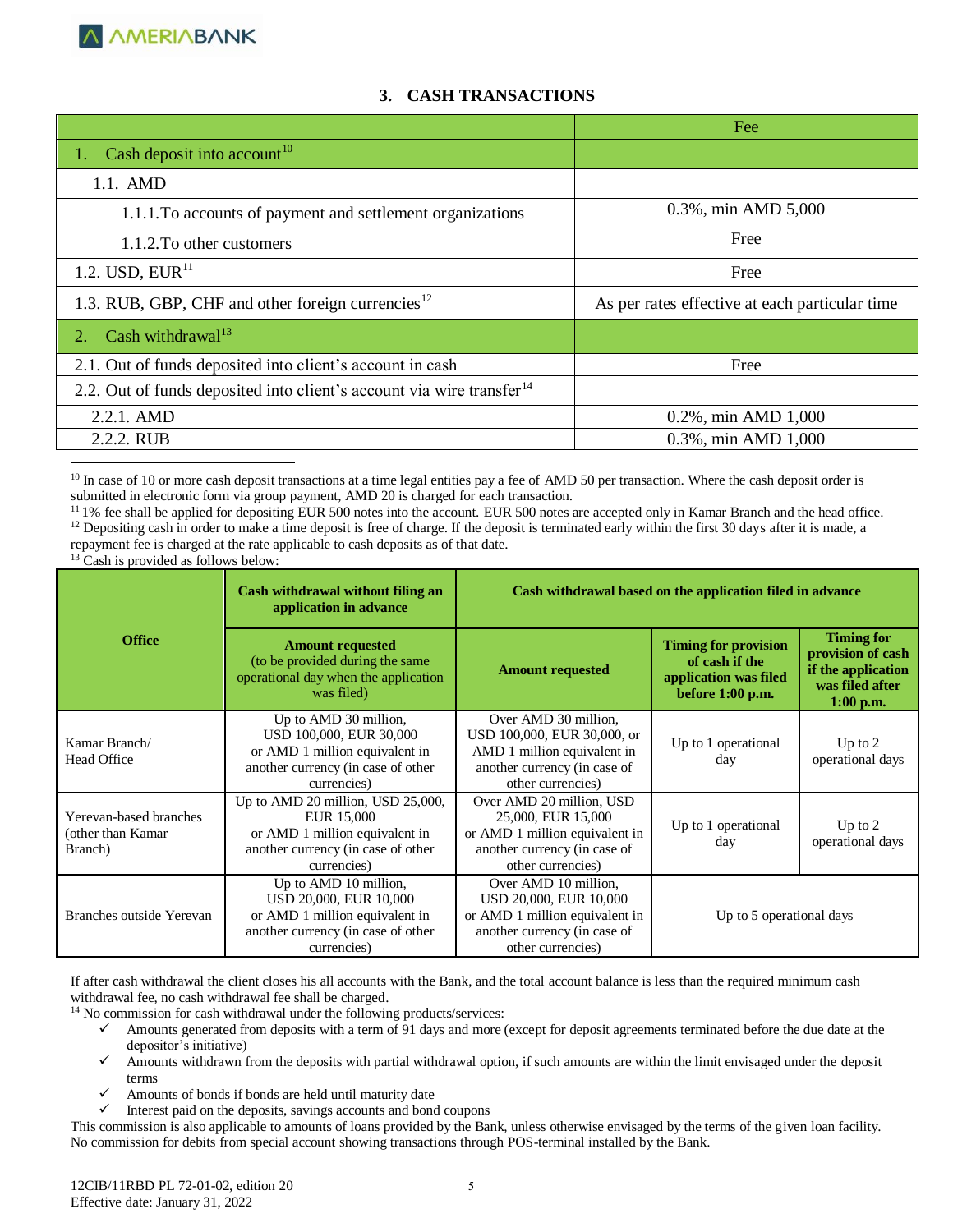| 2.2.3. Other                                                                      | 0.5%, min AMD 1,000     |
|-----------------------------------------------------------------------------------|-------------------------|
| Exchange of EUR 500 notes for other notes or another currency <sup>15</sup><br>3. | 1%                      |
| Acceptance of foreign currency coins<br>4.                                        |                         |
| 4.1. EUR (1 Euro and higher)                                                      | 20% of sum              |
| 4.2. USD and other                                                                | Not accepted            |
| 5. Exchange of worn-out banknotes                                                 |                         |
| 5.1. AMD                                                                          | Free                    |
| 5.2. USD, EUR                                                                     | 3%                      |
| 5.3. RUB                                                                          | 2%                      |
| 5.4. GBP, CHF, CAD, AUD                                                           | 5%                      |
| Authentication and packaging of banknotes<br>6.                                   | $0.1\%$ of amount,      |
| (AMD, USD, EUR, GBP, RUB and CHF)                                                 | $min$ AMD $500$         |
| Provision of checks<br>$7_{\scriptscriptstyle{\star}}$                            |                         |
| 7.1. Check-book (25 sheets)                                                       | AMD 5,000, VAT included |
| 7.2. One sheet (check)                                                            | AMD 250, VAT included   |

# **4. TRANSFERS<sup>16</sup>**

|                                                          | Fee                 |
|----------------------------------------------------------|---------------------|
| 1. Transfers in AMD                                      |                     |
| 1.1. To accounts of payment and settlement organizations | 0.3%, min AMD 5,000 |
| 1.2. Other transfers                                     |                     |
| 1.2.1. Within Ameriabank accounts                        | Free                |
| 1.2.2. To Armenian banks <sup>17</sup>                   |                     |
| 1.2.2.1. For payment orders via Bank-Client/Internet-    | Free                |
| <b>Bank/Mobile Banking</b>                               |                     |
|                                                          |                     |

<sup>15</sup> EUR 500 notes are accepted only in Kamar Branch and the head office.

<sup>16</sup> The Bank accepts and executes payment orders submitted in paper form or via distant banking solutions in accordance with the table below subject to availability of sufficient amount on client's account.

|              | <b>Traditional payment orders</b> |                 |                   |                 | <b>Payment orders via Internet Banking or Mobile</b><br><b>Banking or Bank-Client (except transfers within)</b><br>Ameriabank accounts which are performed not later<br>than on the next banking day) |                 |                   |                 |
|--------------|-----------------------------------|-----------------|-------------------|-----------------|-------------------------------------------------------------------------------------------------------------------------------------------------------------------------------------------------------|-----------------|-------------------|-----------------|
|              | <b>Acceptance</b>                 | <b>Transfer</b> | <b>Acceptance</b> | <b>Transfer</b> | <b>Acceptance</b>                                                                                                                                                                                     | <b>Transfer</b> | <b>Acceptance</b> | <b>Transfer</b> |
| <b>AMD</b>   | Before 1:00                       | Same            | After 1:00        | <b>Next</b>     | <b>Before</b>                                                                                                                                                                                         | Same            | <b>After 2:00</b> | Next            |
|              | p.m.                              | banking day     | p.m               | banking day     | 2:00 p.m                                                                                                                                                                                              | banking day     | p.m               | banking day     |
| <b>USD</b>   | Before 4:00                       | Same            | After 4:00        | <b>Next</b>     | <b>Before</b>                                                                                                                                                                                         | Same            | <b>After 5:00</b> | <b>Next</b>     |
|              | p.m                               | banking day     | p.m               | banking day     | 5:00 p.m                                                                                                                                                                                              | banking day     | p.m               | banking day     |
| <b>Other</b> | Before 3:00                       | Same            | After 3:00        | <b>Next</b>     | <b>Before</b>                                                                                                                                                                                         | Same            | After 4:00        | <b>Next</b>     |
| currencies,  | p.m                               | banking day     | p.m               | banking day     | 4:00 p.m                                                                                                                                                                                              | banking day     | p.m               | banking day     |
| including    |                                   |                 |                   |                 |                                                                                                                                                                                                       |                 |                   |                 |
| paper gold   |                                   |                 |                   |                 |                                                                                                                                                                                                       |                 |                   |                 |

Fees for payments from card accounts are added to fees specified in this chapter 4 (see the Terms of Card Issuance and Usage).

<sup>17</sup> The Bank shall charge AMD 10,000 for each same-day transfer in the amount of up to AMD 50 million if the payment orders were submitted in paper from 1:00 p.m. to 3:00 p.m. (2:00 p.m. to 3:15 p.m. in case of electronic payment orders). This fee may be also charged for each transfer in the amount above AMD 50 million, if the Bank has a possibility to execute the payment order on the above specified conditions on the same banking day as an exception.

No fee is charged for transfers to the accounts with the CBA.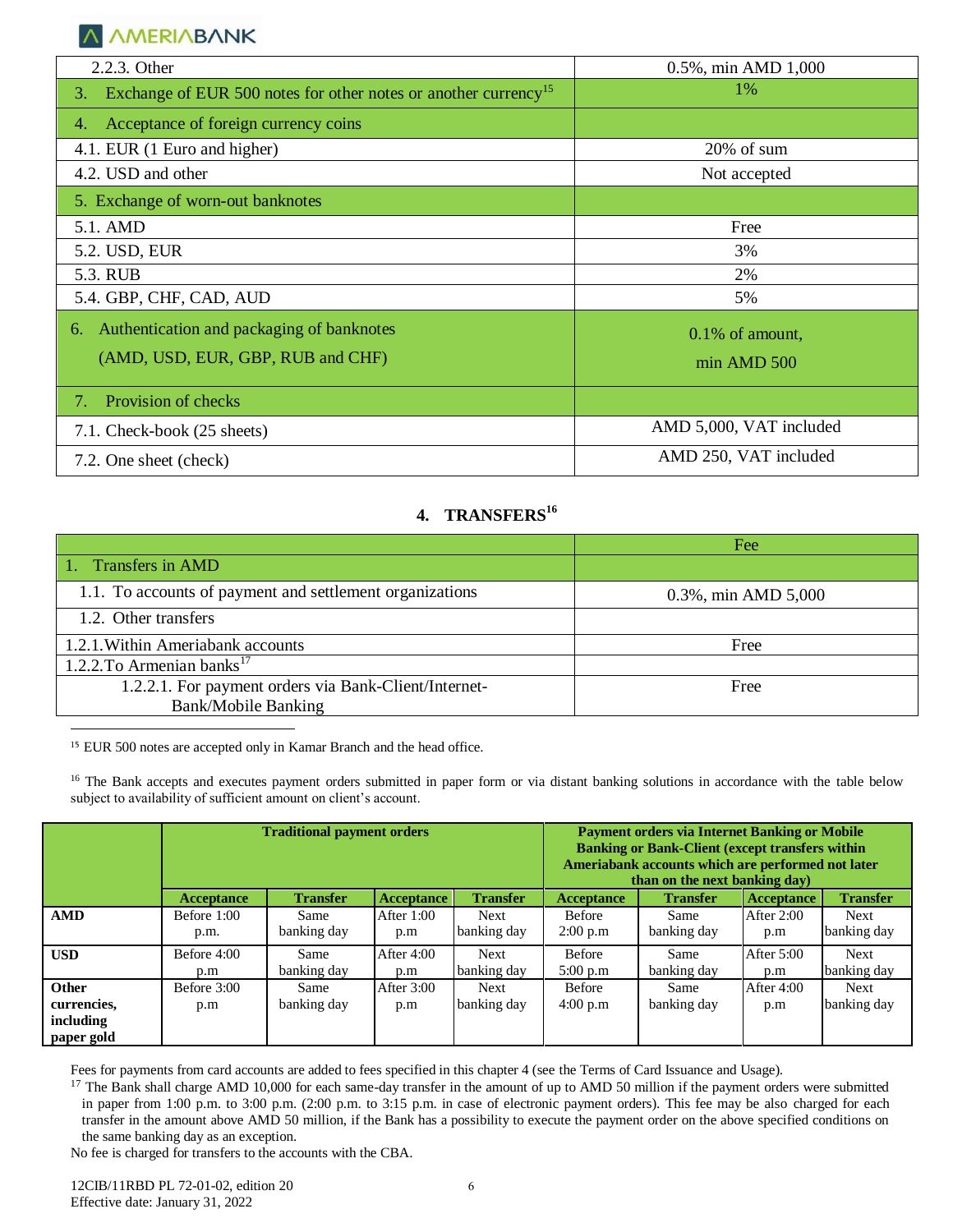| 1.2.2.2. For traditional (paper) payment orders at Yerevan-based<br>branches                                                    | <b>AMD 200</b>                                        |
|---------------------------------------------------------------------------------------------------------------------------------|-------------------------------------------------------|
| 1.2.2.3. For traditional (paper) payment orders at branches<br>outside Yerevan                                                  | <b>AMD 100</b>                                        |
| 1.3. Creating payment order by Bank employee at a Yerevan-<br>based branch                                                      | AMD 500 per document, VAT included                    |
| 1.4. Creating payment order by Bank employee at a branch<br>outside Yerevan                                                     | AMD 200 per document, VAT included                    |
| Remittances in foreign currency <sup>18</sup><br>2.                                                                             |                                                       |
| 2.1. Within Ameriabank accounts                                                                                                 | Free                                                  |
| 2.2.RUB                                                                                                                         |                                                       |
| 2.2.1. All correspondent and intermediary bank costs<br>charged out of payment amount                                           | AMD 3,000                                             |
| All correspondent and intermediary bank costs borne<br>2.2.2.                                                                   | $0.1\%$ ,                                             |
| by Ameriabank                                                                                                                   | min AMD 3,000,                                        |
|                                                                                                                                 | max AMD 30,000                                        |
| $2.3$ . USD, EUR <sup>19</sup>                                                                                                  |                                                       |
| All correspondent and intermediary bank costs charged out<br>2.3.1.                                                             | $0.1\%$ ,                                             |
| of payment amount                                                                                                               | min AMD 5,000,                                        |
|                                                                                                                                 | max AMD 12,000                                        |
| Correspondent bank costs borne by Ameriabank, costs of<br>2.3.2.                                                                |                                                       |
| intermediary banks, if any, charged out of payment amount                                                                       |                                                       |
| 2.3.2.1. Traditional payment orders                                                                                             | $0.15%$ ,                                             |
|                                                                                                                                 | min AMD 7,500,                                        |
|                                                                                                                                 | max AMD 50,000                                        |
| 2.3.2.2. Payment orders via Bank-Client or Internet                                                                             | $0.1\%$ ,                                             |
| <b>Banking or Mobile Banking</b>                                                                                                | min AMD 6,000,                                        |
|                                                                                                                                 | max AMD 50,000                                        |
| 2.3.3. All correspondent and intermediary bank costs borne by<br>Ameriabank                                                     | Commission specified in point $2.3.2 + AMD$<br>10,000 |
| 2.4. In other foreign currencies quoted by the Bank                                                                             |                                                       |
| All correspondent and intermediary bank costs charged out<br>2.4.1.                                                             | $0.1\%$ ,                                             |
| of payment amount                                                                                                               | min AMD 5,000,                                        |
|                                                                                                                                 | max AMD 12,000                                        |
| Correspondent bank costs borne by Ameriabank, costs of<br>2.4.2.<br>intermediary banks, if any, charged to client <sup>20</sup> |                                                       |
| 2.4.2.1. Traditional payment orders                                                                                             | $0.15%$ ,                                             |
|                                                                                                                                 | min AMD 12,000,                                       |
|                                                                                                                                 | max AMD 50,000                                        |
| 2.4.2.2. Payment orders via Bank-Client or Internet Banking                                                                     | $0.1\%$ ,                                             |
| or Mobile-Banking                                                                                                               | min AMD 10,000,                                       |
|                                                                                                                                 | max AMD 50,000                                        |
| 2.5. Payments in currencies not quoted by Ameriabank <sup>21</sup>                                                              | $0.2\%$ ,                                             |
|                                                                                                                                 | min AMD 20,000,                                       |
|                                                                                                                                 | max AMD 100,000                                       |
| 2.6. Creating payment order by Bank employee at a Yerevan-<br>based branch                                                      | AMD 1,000 per document, VAT included                  |

<sup>&</sup>lt;sup>18</sup> If payment amount is USD 3 million or more or its equivalent in other currency, transfers are executed only in accordance with points 2.2, 2.3.2 and 2.4.2 and subject to a commission of AMD 1 million.

Automated foreign currency payments – transfers of credit liabilities to Ameriabank from other banks – are free of charge.

Transfers to Syrian, Cuban banks and their branch offices are charged as per points 2.3.1 and 2.4.1.

<sup>19</sup> No fee is charged for transfers to the accounts with the CBA.

<sup>20</sup> Bills of intermediary banks are charged to client accounts.

<sup>&</sup>lt;sup>21</sup> Payments are executed in USD and credited to recipient's account in the currency indicated by client.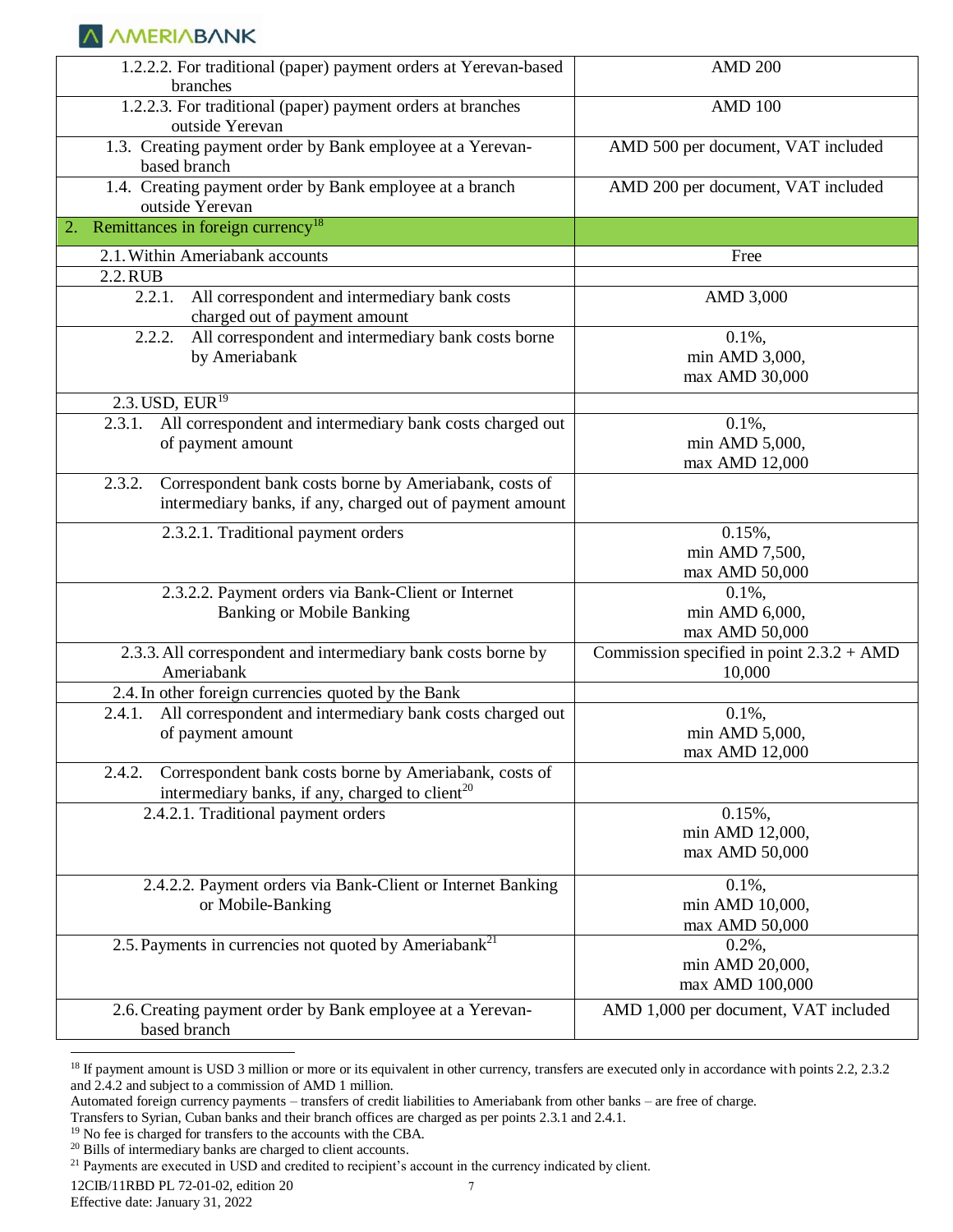| 2.7. Creating payment order by Bank employee at a branch<br>outside Yerevan                                                                                        | AMD 500 per document, VAT included |
|--------------------------------------------------------------------------------------------------------------------------------------------------------------------|------------------------------------|
| Transfers in paper gold (999.9)<br>3.                                                                                                                              |                                    |
| 3.1. Within Ameriabank accounts                                                                                                                                    | Free                               |
| 3.2. To Armenian and foreign banks                                                                                                                                 | AMD 20,000 (per each debit/credit) |
| Transfer of money via Internet/Mobile Banking systems from the<br>bank account, based on the card number <sup>22</sup>                                             | 0.3%                               |
| 5. Cancellation or amendment of payment order upon written request<br>of client <sup>23</sup>                                                                      |                                    |
| 5.1.AMD                                                                                                                                                            | AMD 1,000, VAT included            |
| 5.2. Foreign currency <sup>24</sup>                                                                                                                                | AMD 25,000, VAT included           |
| Cancellation or amendment of payment order via Internet/Mobile<br>Banking <sup>25</sup>                                                                            |                                    |
| 6.1. In case of payments in AMD                                                                                                                                    | AMD 500, VAT included              |
| 6.2. In case of payments in $RUB^{25}$                                                                                                                             | AMD 10,000, VAT included           |
| 6.3. In case of payments in other currencies <sup>25</sup>                                                                                                         | AMD 25,000, VAT included           |
| Return of payment order by correspondent bank due to wrong or<br>7.<br>inaccurate data provided by client (including where recipient's<br>account has been closed) |                                    |
| 7.1. In case of payment orders in AMD                                                                                                                              | Free                               |
| 7.2. In case of payment orders in $RUB^{25}$                                                                                                                       | AMD 25,000, VAT included           |
| If the payment order was submitted via Internet or Mobile<br>7.2.1.<br>Banking <sup>25</sup>                                                                       | AMD 10,000, VAT included           |
| 7.3. In case of payment orders in other currencies <sup>25</sup>                                                                                                   | AMD 25,000, VAT included           |
| 8. Foreign currency wire transfers to account                                                                                                                      | Free                               |

#### **5. ESCROW ACCOUNT OPENING AND MANAGEMENT**

|                                | Fee                                                                                                                                                      |
|--------------------------------|----------------------------------------------------------------------------------------------------------------------------------------------------------|
| Account opening and management | For transactions within AMD 500 million or foreign<br>currency equivalent: 0.3% of escrow amount, min AMD<br>50,000, max AMD 1,000,000, payable lump-sum |
|                                | For transactions exceeding AMD 500 million or foreign<br>currency equivalent: contractual, min AMD 1,000,000                                             |
| Amendments to escrow agreement | AMD 25,000 for each supplementary covenant                                                                                                               |
| Account closing<br>3.          | Free                                                                                                                                                     |
| Cash withdrawal                | In accordance with Section 3, "Cash Transactions"                                                                                                        |
| Transfer                       | In accordance with Section 4, "Transfers"                                                                                                                |

<sup>&</sup>lt;sup>22</sup> The amount will be instantly activated on the beneficiary's card. In case of Ameriabank cards, the amount will be activated on the account on the next business day, while in case of the cards issued by other banks, activation on the account shall be subject to the terms and conditions of the issuing bank.

 $23$  Fees are not charged, if at the time of cancellation request the amount has not been debited yet.

<sup>&</sup>lt;sup>24</sup> In addition to the specified tariff, third party expenses are also chargeable to client.

 $25$  Fees are not charged, if the amount has not left the Bank yet.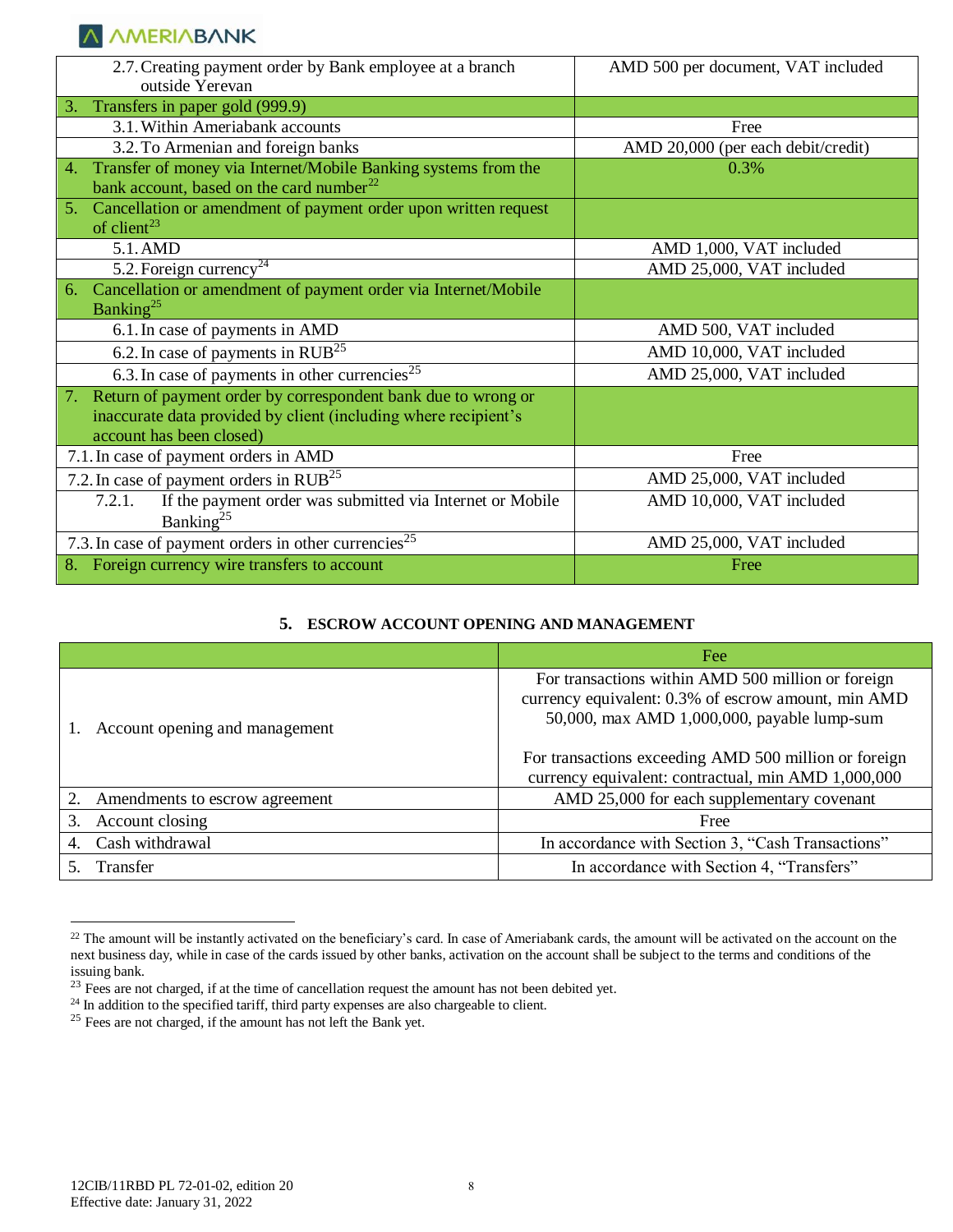

#### **6. INDIVIDUAL SAFE DEPOSIT BOXES**

#### **Rent of Individual Safe Deposit Boxes**

(AMD, VAT included)

| Sizes of deposit boxes |                   |                           | Fees   |          |          |         |
|------------------------|-------------------|---------------------------|--------|----------|----------|---------|
|                        | Komitas Branch    | Sayat-Nova, Kamar and     |        | 3 months | 6 months | 1 year  |
|                        |                   | <b>Ejmiatsin Branches</b> |        |          |          |         |
| Small                  | 250mm*350mm*90mm  | 300mm*100mm*460mm         | 15,000 | 20,000   | 30,000   | 35,000  |
| Medium                 | 250mm*350mm*190mm | 300mm*200mm*460mm         | 20,000 | 30,000   | 40,000   | 60,000  |
| Large                  | 250mm*350mm*290mm | $600$ mm*200mm*460mm      | 25,000 | 40,000   | 50,000   | 80,000  |
| Extra large            |                   | $600$ mm*900mm*460mm      | 50,000 | 80,000   | 100,000  | 160,000 |

AMD 25,000, VAT included, for change of deposit box lock and provision of a new key.

#### **7. SALE OF STANDARD GOLD BARS**

Gold bars are available in a range of sizes: 1 oz., 5g, 10g, 20g, 50g, 100g and 1000g. Gold bars come with a quality certificate.

Gold is quoted depending on size of bar. The rates are published on the Bank's website www.ameriabank.am.

| 1. Standard gold bar without packaging | Rate for that particular size of gold bar                    |
|----------------------------------------|--------------------------------------------------------------|
| 2. Standard gold bar with packaging    | Rate for that particular size of gold bar $+$ AMD 3,000, VAT |
|                                        | included                                                     |

#### **8. INSTALLATION AND SERVICE OF POS-TERMINALS AND CASH REGISTERS AT MERCHANTS**

- 1. Tariffs for handling payments through POS-terminals are determined on a case-by-case basis in agreement executed with merchant.
- 2. If monthly turnover through POS-terminal is less than AMD 1,000,000, the Bank charges AMD 5,000 monthly, taxes included.
- 3. If monthly turnover of noncash transactions through the cash registers owned by the Bank is below AMD 500,000, the Bank shall charge a service fee of AMD 5,000 monthly, taxes included.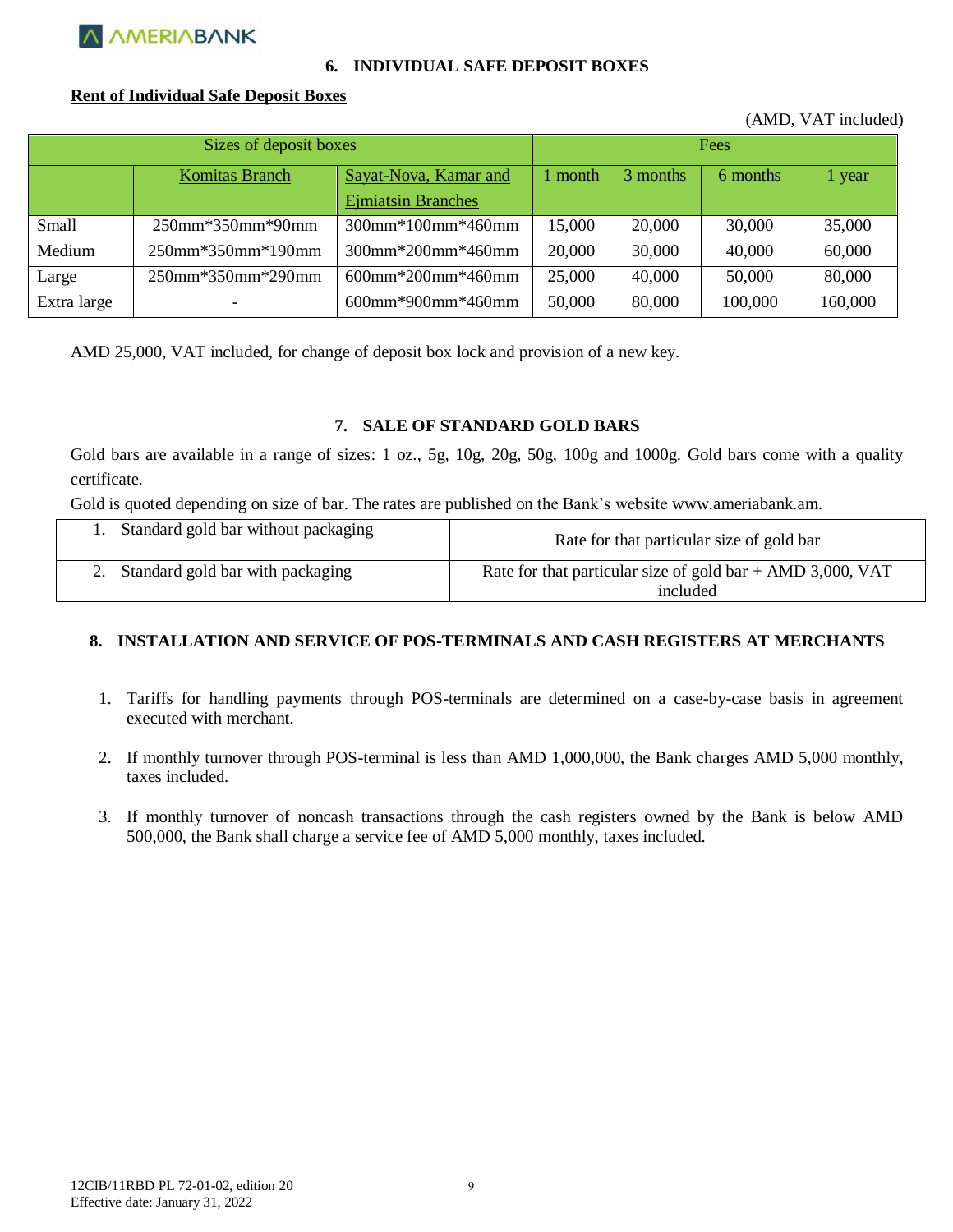# **9. LC TRANSACTIONS**

|                                                                                                            | Fee                                            |  |
|------------------------------------------------------------------------------------------------------------|------------------------------------------------|--|
| 1. LCs in favor of client (export LC)                                                                      |                                                |  |
| 1.1. Advising of LC or amendment                                                                           | AMD 20,000                                     |  |
| 1.2. Drafting of LC text and negotiation of terms                                                          | AMD 20,000, VAT included                       |  |
| 1.3. Check of documents                                                                                    | AMD 35,000                                     |  |
| 1.4. Confirmation of LC by Ameriabank                                                                      | Negotiable                                     |  |
| 1.5. Discount/financing by Ameriabank under LC                                                             | Negotiable                                     |  |
| 1.6. Execution (payment, acceptance and negotiation) of issued LC                                          | 0.5%, min AMD 50,000                           |  |
| 1.7. Transfer of $LC^*$                                                                                    | 0.15% per quarter** (charged lump-sum),        |  |
|                                                                                                            | min AMD 40,000 for the entire term             |  |
| 1.8. Execution of reimbursement instruction of issuer                                                      | Negotiable                                     |  |
| 1.9. Payment under reimbursement instruction                                                               | AMD 50,000                                     |  |
| 2. LCs issued upon client's request (import LC)                                                            |                                                |  |
| 2.1. Issuance of non-confirmed LC*                                                                         | 0.15% per quarter** (charged lump-sum),        |  |
|                                                                                                            | min AMD 40,000 for the entire term***          |  |
| 2.2. Issuance of LC with confirmation of other banks                                                       | 0.15% per quarter** (charged lump-sum),        |  |
|                                                                                                            | min AMD 40,000 for the entire term;            |  |
|                                                                                                            | confirmation: negotiable                       |  |
| 2.3. Amendment, including cancellation, of LC                                                              | AMD 35,000. In case of extension of term or    |  |
|                                                                                                            | increase of amount an additional LC issuance   |  |
|                                                                                                            | fee is charged pro rata increased              |  |
|                                                                                                            | amount/extended period.                        |  |
| 2.4. Payment or acceptance under LC                                                                        | 0.1%, min AMD 7,500, max AMD 50,000            |  |
| 2.5. Check of documents "without discrepancies"                                                            | AMD 35,000                                     |  |
| 2.6. Check of documents "with discrepancies"                                                               | AMD 70,000 or equivalent in transaction        |  |
|                                                                                                            | currency (if the beneficiary is a non-resident |  |
|                                                                                                            | legal entity/individual entrepreneur), payable |  |
|                                                                                                            | by beneficiary                                 |  |
| Commissions of other banks (other than confirmation), postal/communication costs are charged as per actual |                                                |  |

amount.

\*In case of termination of LC before due date commission is not refundable.

\*\*Incomplete quarter stands for a full one.

\*\*\*In case of issuance within a credit limit an additional fee is charged as pre-agreed.